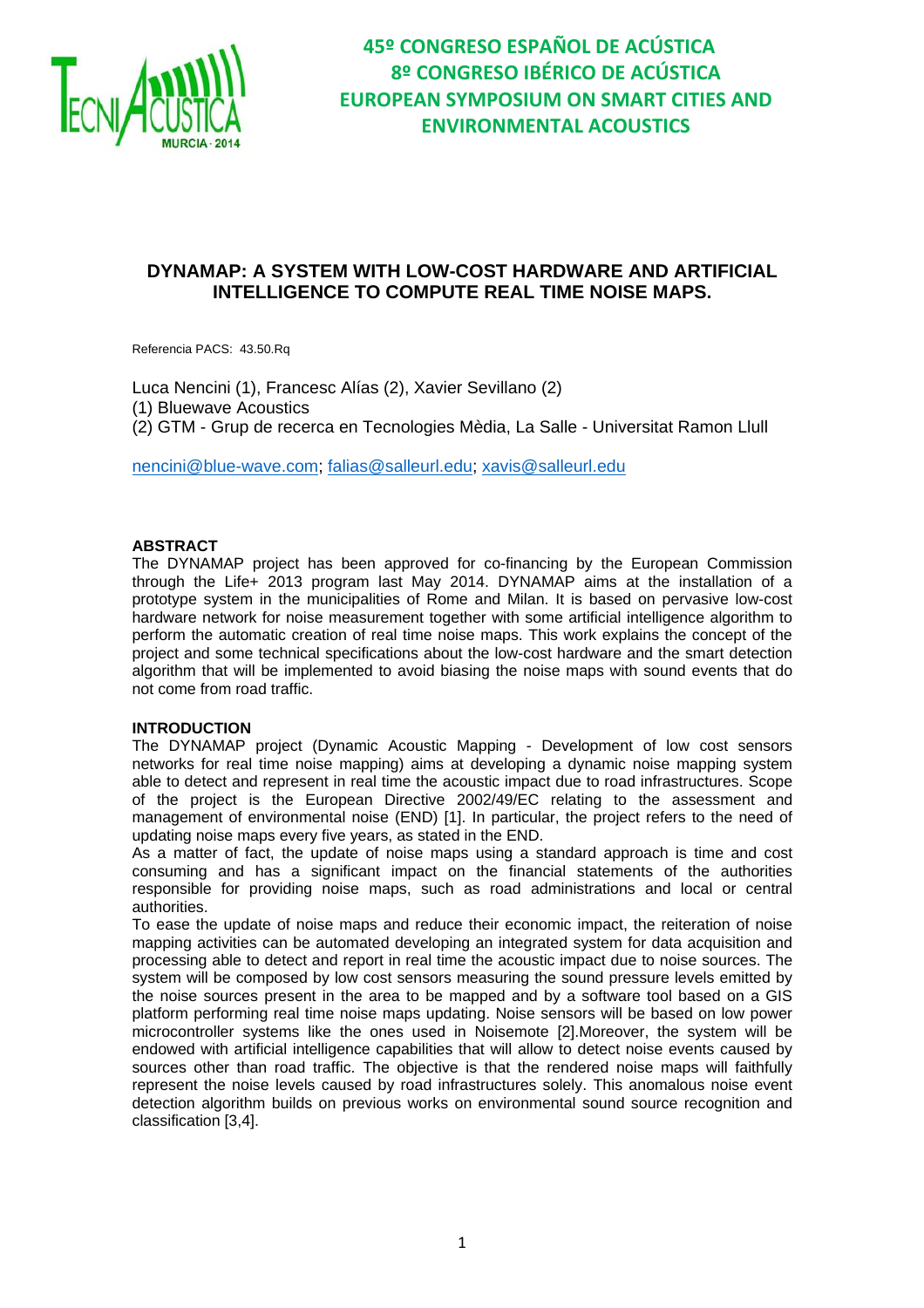

### **THE DYNAMAP SYSTEM**

The system to be developed will use acoustic maps automatically updated using measured data provided by low cost monitoring stations located close to sound sources, such as roads, rails and industrial plants. This application is nowadays extremely fast as no further recalculation of the sound propagation is required to adapt the noise map to the measured data. The monitoring stations are installed at relevant receiver locations where sound pressure levels are dominated by sources. For each of the monitored source and for the remaining sources a complete noise map is calculated and saved for the entire mapping area. In figure 1, a scheme of the system is presented.



Figure 1 – DYNAMAP working principle

Two pilot areas will be selected in which to test the automatic mapping DYNAMAP system:

1 - The first pilot area will be located in the city of Milan and will cover a significant portion of the town including different types of roads and acoustical scenarios. Roads will be classified and assigned to three clusters, based on traffic characteristics. Twenty four roads representative of the clusters will be continuously monitored to provide noise levels for noise maps updating. Traffic data collected by on-site available vehicle counting devices will be integrated in the dynamic noise mapping system to improve and refine noise maps with real traffic information.

2 - The second pilot area will be located along a major suburban road: the ring road surrounding the city of Rome. Sensors devices will be installed in hot spots where vehicle counting devices are unavailable to feed the dynamic mapping system with real time information on noise levels. About 25 devices will be used to provide information on the noise levels caused by the ring road traffic and dynamically update noise maps.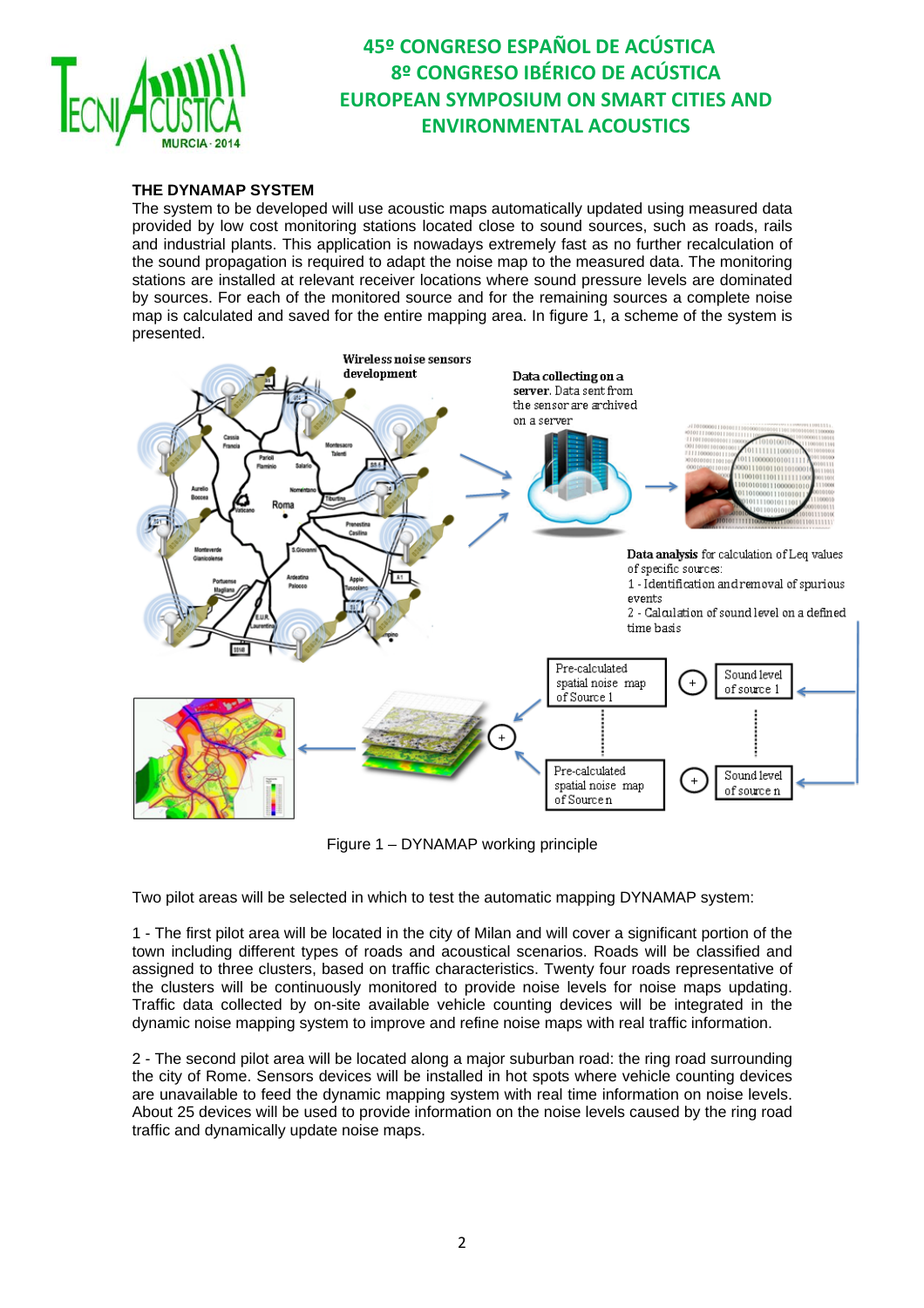

### **THE SENSOR NETWORK**

The sensor nodes will be based on low power microcontroller devices with basic Digital Signal Processing (DSP) capabilities in order to calculate noise levels. Electret microphones will be used as they provide very flat frequency response all over the acoustic frequency range. Each microphone will be protected against environmental agents and provided whit appropriate wind shield. The working range will be calibrated in order to guarantee at least a 60 dB(A) linearity range, starting from 30-40 dB(A) floor level.

The collected data will be transmitted by means of GPRS network or by WIFI urban network where available.

One of the most difficult tasks will be to identify the right location for sensor positioning in order to avoid field effects that are not taken into account in the approximate geometric model used to generate the pre-calculated noise maps.

### **THE ANOMALOUS NOISE EVENT DETECTION ALGORITHM**

The goal of the anomalous noise event detection (ANED) algorithm is to identify the events that are not representative of road traffic noise, which could distort the noise levels measured by the sensors.

Because dynamic noise maps should display the noise levels generated by road traffic vehicles in real time, any noise event produced by another noise source could alter the levels detected by the sensors. For instance, an aircraft flying over may increase the noise level, causing a wrong picture of the noise impact on the map. The same problem may arise with multiple interfering noises, such as those produced by railways, ambulance sirens, church bells, crickets, etc. Bearing in mind that our purpose is to assess only the road traffic noise, such events should be detected and eliminated to provide a reliable picture of the road noise impact.

To that end, an algorithm able to automatically identify anomalous events and exclude them from the calculation of the noise level is necessary.

The algorithm takes as input data the information provided by the sensors installed on the road. Two kind of sensors are foreseen in the deployment of the DYNAMAP networks: low computation capacity sensors and high computation capacity sensors. Therefore, two kind of algorithms will be developed for each type of sensor, as detailed below.

1) Low computation capacity sensors: these sensors will be installed in locations where the electric grid is not available. In this case, sensors will only provide information about the equivalent noise level (Leq). Therefore, the anomalous event detection algorithm will only take the time evolution of the Leq as input information.

2) High computation capacity sensors: this type of sensor will be installed in locations where the electric grid is available and where the complexity of the environment requires more detailed information. In this case a spectral analysis of the signal will be carried out in addition to the overall equivalent noise level. Hence, the anomalous event detection algorithm will take both the equivalent sound pressure level (Leq) and the spectral data as input information.

In both cases, anomalous events will be eliminated using a supervised learning technique consisting of two main processes: i) signal feature extraction, and ii) noise event recognition. On one hand, the signal feature extraction process aims at obtaining a set of numeric coefficients (or features) representing the acoustic characteristics of the noise signal. On the other hand, the noise event recognition process should automatically decide whether the noise signal corresponds to road traffic noise or not. To that end, it will be necessary to train the classifier system with samples of labelled noise data recorded at each sensor location. To that end, onsite inspections will be carried out to collate location characteristics and record environmental noise samples.